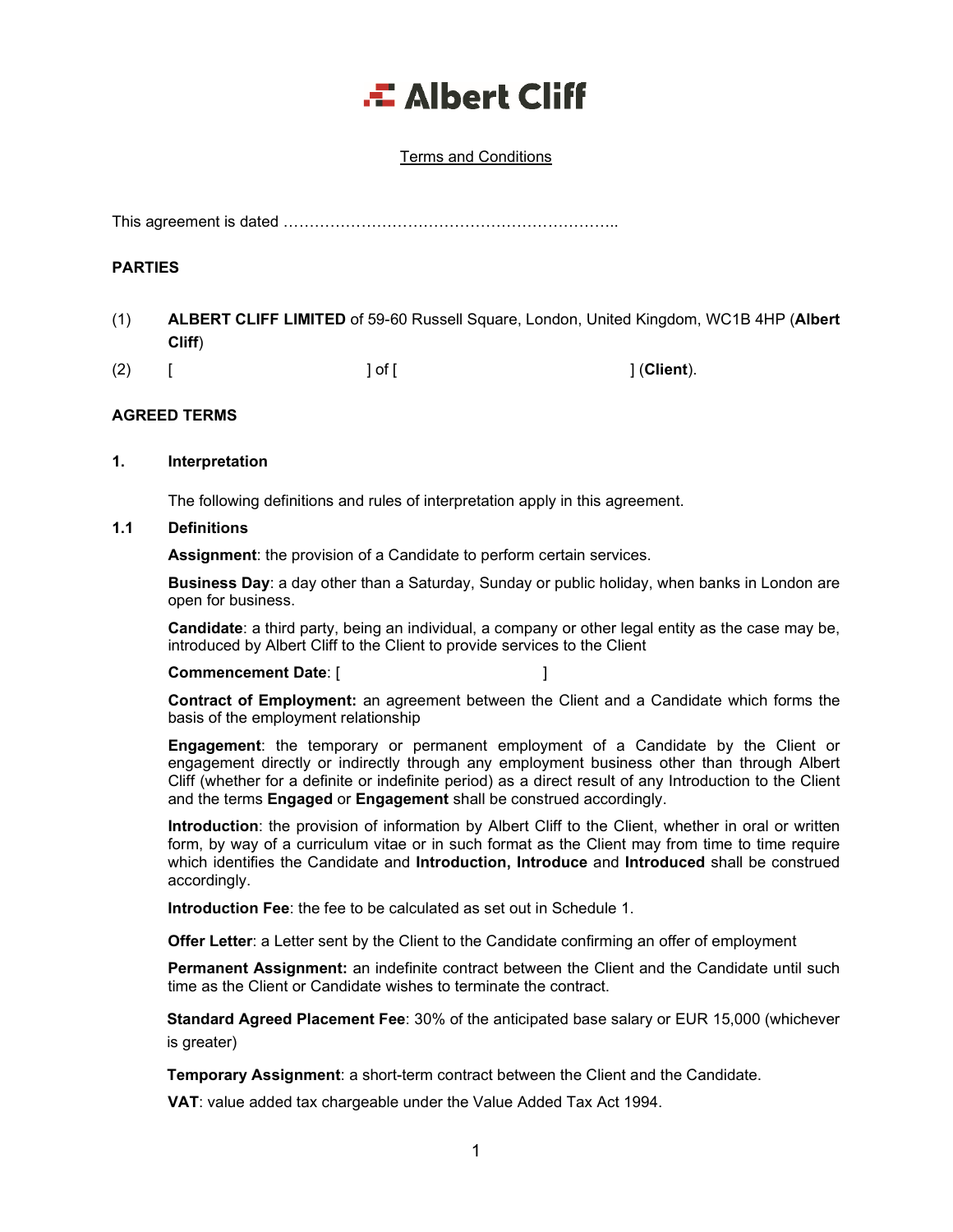**Unsatisfactory Candidate:** an unsuitable Candidate who is unable to perform the Assignment.

- 1.2 A **person** includes a natural person, corporate or unincorporated body (whether or not having separate legal personality).
- 1.3 The Schedules form part of this agreement and shall have effect as if set out in full in the body of this agreement. Any reference to this agreement includes the Schedules.
- 1.4 A reference to a **company** shall include any company, corporation or other body corporate, wherever and however incorporated or established.
- 1.5 A reference to a statute or statutory provision is a reference to it as amended, extended or reenacted from time to time.
- 1.6 A reference to a statute or statutory provision shall include all subordinate legislation made from time to time under that statute or statutory provision.
- 1.7 A reference to **writing** or **written** includes email.
- 1.8 Any obligation on a party not to do something includes an obligation not to allow that thing to be done.
- 1.9 A reference to **this agreement** or to any other agreement or document referred to in this agreement is a reference to this agreement or such other agreement or document as varied or novated (in each case, other than in breach of the provisions of this agreement) from time to time.
- 1.10 References to clauses and Schedules are to the clauses and Schedules of this agreement and references to paragraphs are to paragraphs of the relevant Schedule.
- 1.11 Any words following the terms **including**, **include**, **in particular**, **for example** or any similar expression shall be construed as illustrative and shall not limit the sense of the words, description, definition, phrase or term preceding those terms.

#### **2. Governing Law and Jurisdiction**

- 2.1 This agreement and any dispute or claim (including non-contractual disputes or claims) arising out of or in connection with it or its subject matter or formation shall be governed by and construed in accordance with the law of England and Wales.
- 2.2 Each party irrevocably agrees that the courts of England and Wales shall have exclusive jurisdiction to settle any dispute or claim (including non-contractual disputes or claims) arising out of or in connection with this agreement or its subject matter or formation.

### **3. Albert Cliff's Obligations**

- 3.1 Albert Cliff acts as an employment business and these terms set out the agreement between Albert Cliff and the Client for the Introduction and Engagement of a Candidate by Albert Cliff to the Client.
- 3.2 Albert Cliff agrees to search, and within such timeframe as the Client may specify, for Candidates for the Client who meet the Client's stipulated minimum criteria for an Assignment.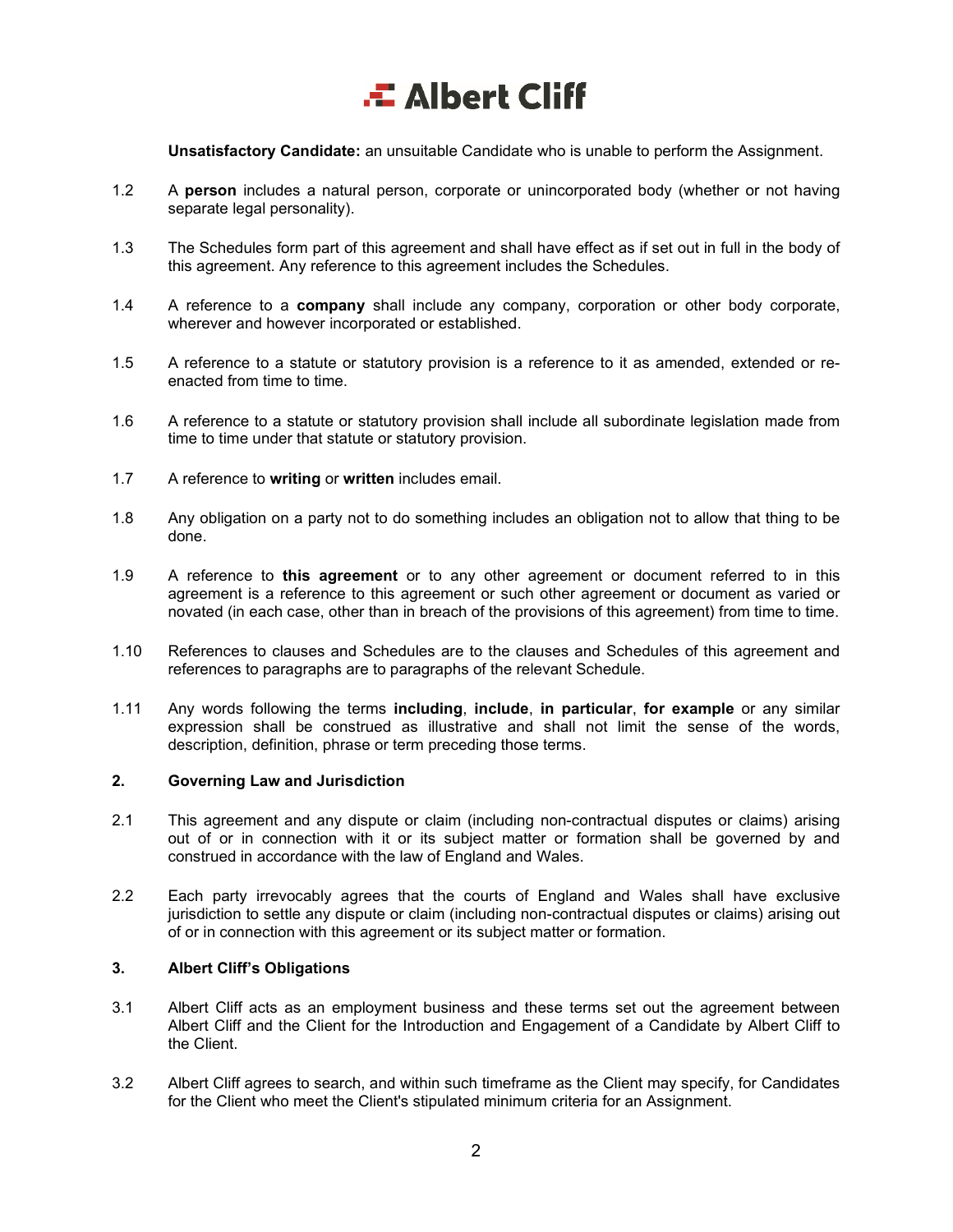- 3.3 Where a Candidate is required by law or any professional body to have any qualifications, authorisations or certification to work on the Assignment, Albert Cliff shall take all reasonably practicable steps to obtain, and offer to provide copies of, any relevant qualifications or authorisations or certification. Albert Cliff shall also take all reasonably practicable steps to confirm that the Candidate is suitable for the Assignment.
- 3.4 It is incumbent upon the Client to satisfy themselves as to the appropriateness and usability of a Candidate and the Client shall be responsible for:
	- 3.5.1 obtaining work and other permits;
	- 3.5.2 the arrangement of medical examinations and/or medical history enquiries where considered appropriate; and
	- 3.5.3 compliance with any statutory or other legal requirements
- 3.6 Albert Cliff shall not be liable for any loss, damage or expense suffered or incurred by the Client arising from or in any way connected to Albert Cliff's enquiries and searches of:
	- 3.6.1 any Candidate for the Client;
	- 3.6.2 any Introduction to of a Candidate by Albert Cliff to the Client; and
	- 3.6.3 any Engagement of a Candidate by Albert Cliff to the Client.

#### **4. Client's Obligations**

- 4.1 When making a request for an Assignment, the Client will give Albert Cliff details of:
	- (a) the date on which the Client requires the Candidate to commence work and the duration, or likely duration, of the work;
	- (b) the position which the Client seeks to fill, including the type of work the Candidate in that position would be required to do, the location at which, and the hours during which, the Candidate would be required to work, and any risk to health or safety known to the Client and what steps the Client has taken to prevent or control such risks;
	- (c) the expected remuneration the Candidate is likely receive should the Client wish to engage the Candidate;
	- (d) the experience, training, qualifications and any authorisation which the Client considers are necessary, or which are required by law, or by any professional body, for the Candidate to possess in order to work in the position;
	- (e) any expenses payable by or to the Candidate; and
	- (f) any information reasonably required by Albert Cliff.
- 4.2 The Client reserves the right to change its requirements at any time before the commencement of the Assignment without any liability of the Client to Albert Cliff whatsoever, such cancellation or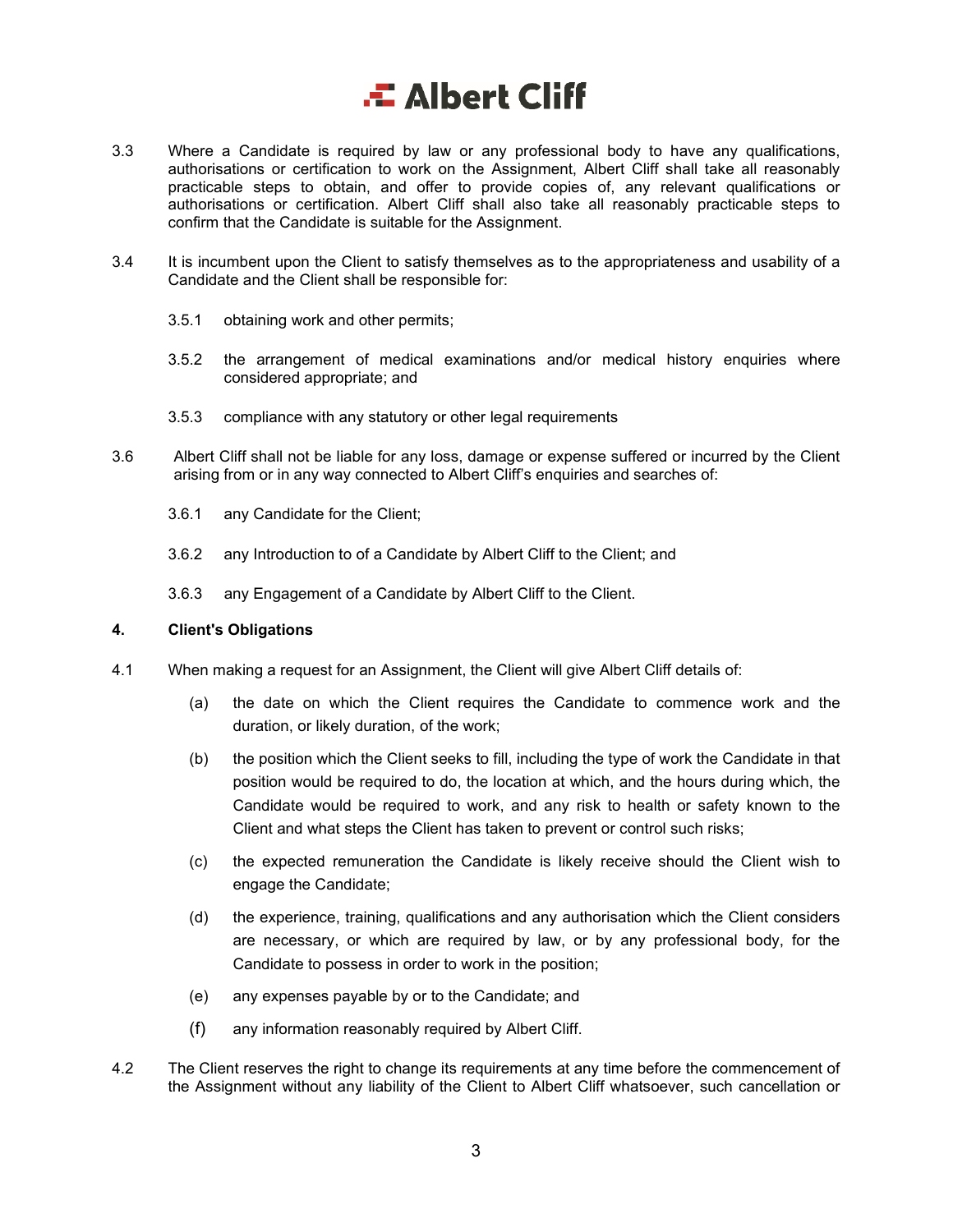amendment shall be effective immediately upon the Client giving notice to Albert Cliff. Albert Cliff will be entitled to render an invoice for the services already performed.

#### **5. Albert Cliff's Fees**

- 5.1 Following the Engagement of a Candidate by Albert Cliff, the Client will pay to Albert Cliff a fee for the employment services provided as set out and calculated in Schedule 1.
- 5.2 The fee will be calculated on the remuneration agreed between the Client and the Candidate and the Client shall disclose full details in writing to Albert Cliff of the remuneration offered as soon as any Engagement has been accepted by a Candidate.
- 5.3 The Client is required to pay the fee within 14 days from the date the Candidate signs the Offer Letter or Contract of Employment whichever is earlier provided by the Client
- 5.4 In the event the Client does not disclose the Engagement of a Candidate to Albert Cliff a Standard Agreed Placement Fee will be payable by the Client to Albert Cliff.
- 5.5 Any advertising, production or other out of pocket expenses agreed with the Client shall be payable immediately upon presentation of Albert Cliff's invoice. These amounts are specifically excluded from the refund guarantees set out in clause 7 below. Albert Cliff retain the right not to accept any queries the Client may have with respect to the content or calculation of the invoice if not notified to Albert Cliff within 30 days of the invoice date.
- 5.6 Should the Client Engage a Candidate as a result of an Introduction by or through Albert Cliff, whether directly or indirectly, within 12 months from the date of Albert Cliff's Introduction then the Client shall pay an Introduction Fee. An Introduction Fee shall apply regardless whether or not:-
	- 5.6.1 the Client knew the Candidate previously;
	- 5.6.2 the Client negotiated with the Candidate directly; and
	- 5.6.3 the Client notifies Albert Cliff of the Candidate's Engagement.
- 5.7 Should the Client communicate an Introduction to a different employer, which results in an Engagement, the Client shall pay to Albert Cliff an Introduction Fee.
- 5.8 Where applicable, Albert Cliff shall charge VAT to the Client, at the prevailing rate, after Albert Cliff has provided the Client with a VAT invoice.
- 5.9 If the Client fails to make a payment due to Albert Cliff under this agreement by the due date, then the Client shall pay interest on the overdue sum from the due date until payment of the overdue sum, whether before or after judgment. Interest under this clause will accrue each day at 4% a year above the Bank of England's base rate from time to time.

#### **6. Term**

This agreement shall commence on the Commencement Date and shall continue, unless terminated earlier in accordance with clause 8 or until either party gives to the other party 30 Business Days' notice to terminate.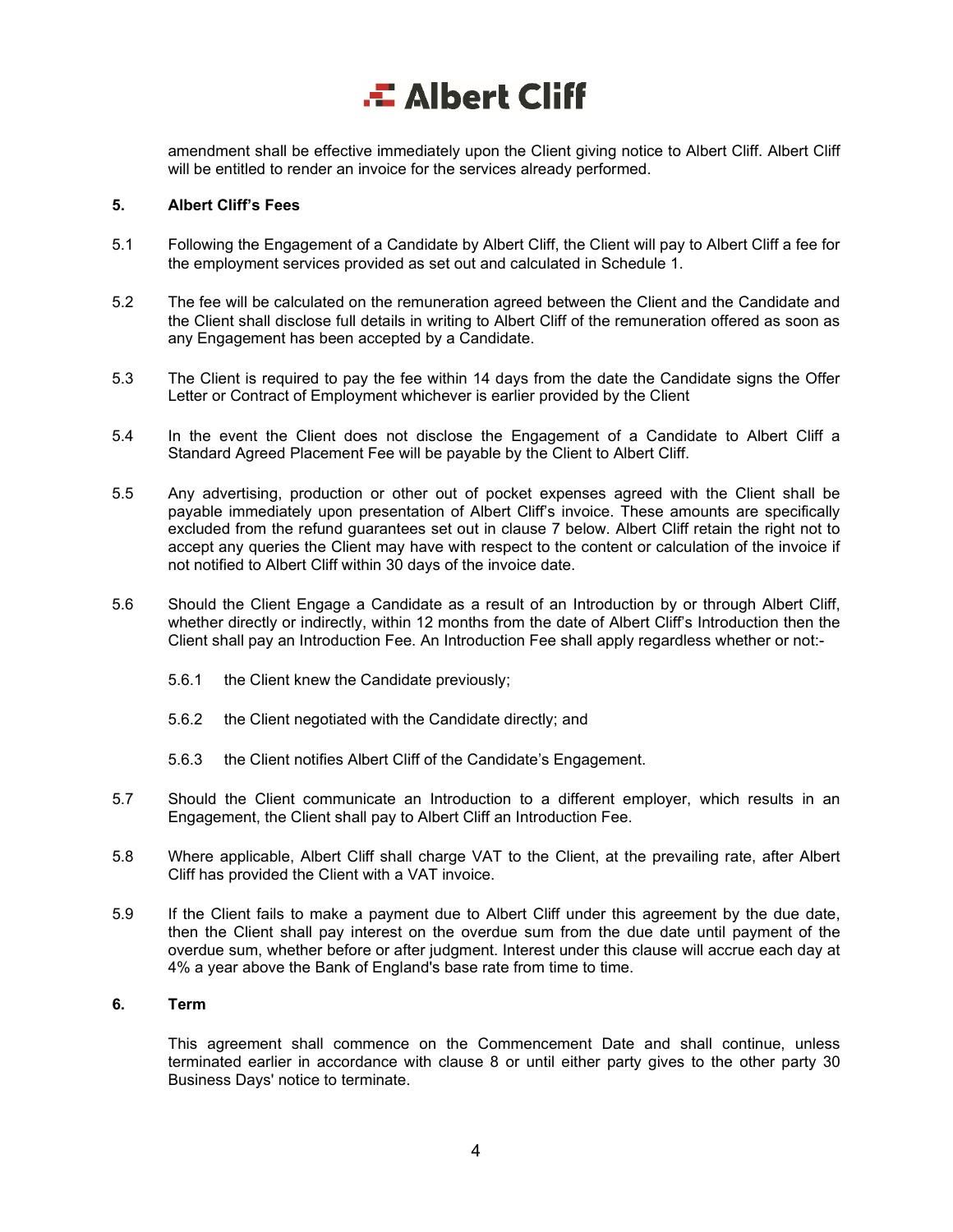### **7. Temporary Assignment**

- 7.1 Where a Candidate is Engaged on a Temporary Assignment, the Client shall ensure that adequate insurance is in place throughout the Temporary Assignment and is responsible for all health and safety requirements and ensuring that the Candidate's working conditions are suitable.
- 7.2 No replacement or refund is applicable to Temporary Assignments.

### **8. Unsatisfactory Candidate**

- 8.1 If the Client decides that a Candidate is an Unsatisfactory Candidate then the Client will be entitled to a refund from Albert Cliff if the following requirements are complied with:
	- 8.1.1 the Candidate was Engaged in relation to a Permanent Assignment;
	- 8.1.2 the Client notified Albert Cliff in writing within 7 days of termination of the Permanent Assignment giving the grounds for its dissatisfaction with the Candidate;
	- 8.1.3 Albert Cliff is unsuccessful in finding a Candidate, acceptable to the Client, to replace the Unsatisfactory Candidate within 6 months from the date Albert Cliff receives notice of termination of the Permanent Assignment in accordance with clause 8.1.2. For the avoidance of doubt, no fee shall be charged to the Client for Albert Cliff's services in locating a Candidate to replace the Unsatisfactory Candidate for the Assignment.
	- 8.1.4 Albert Cliff's fees have been paid in full in accordance with Schedule 1 and have been paid to Albert Cliff within 14 days from the date the Candidate signs its Offer Letter or Contract of Employment whichever is the earlier.
- 8.2 If the Client has complied with Clause 7.1 the client shall be entitled to a refund as set out in Schedule 2.
- 8.3 In the event the Candidate's Engagement is terminated and a refund is provided to the Client by Albert Cliff, should the Candidate be subsequently reengaged by the Client, any subsidiary, or associated company within 52 weeks of the termination of the Engagement, the Client shall pay a further fee to Albert Cliff calculated in accordance with the scale of fees as set out in Schedule 1.
- 8.4 No refund will be payable to the Client in the following circumstances:
	- 7.3.1 the Candidate is made redundant;
	- 7.3.2 the cause of termination has no bearing on the Candidate's ability, integrity or character.

#### **9. Default and Early Termination**

Without affecting any other right or remedy available to it, either party may terminate this agreement with immediate effect by giving written notice to the other party if:

(a) the other party commits a material breach of any term of this agreement and (if such a breach is remediable) fails to remedy that breach within 14 days of receipt of notice in writing to do so;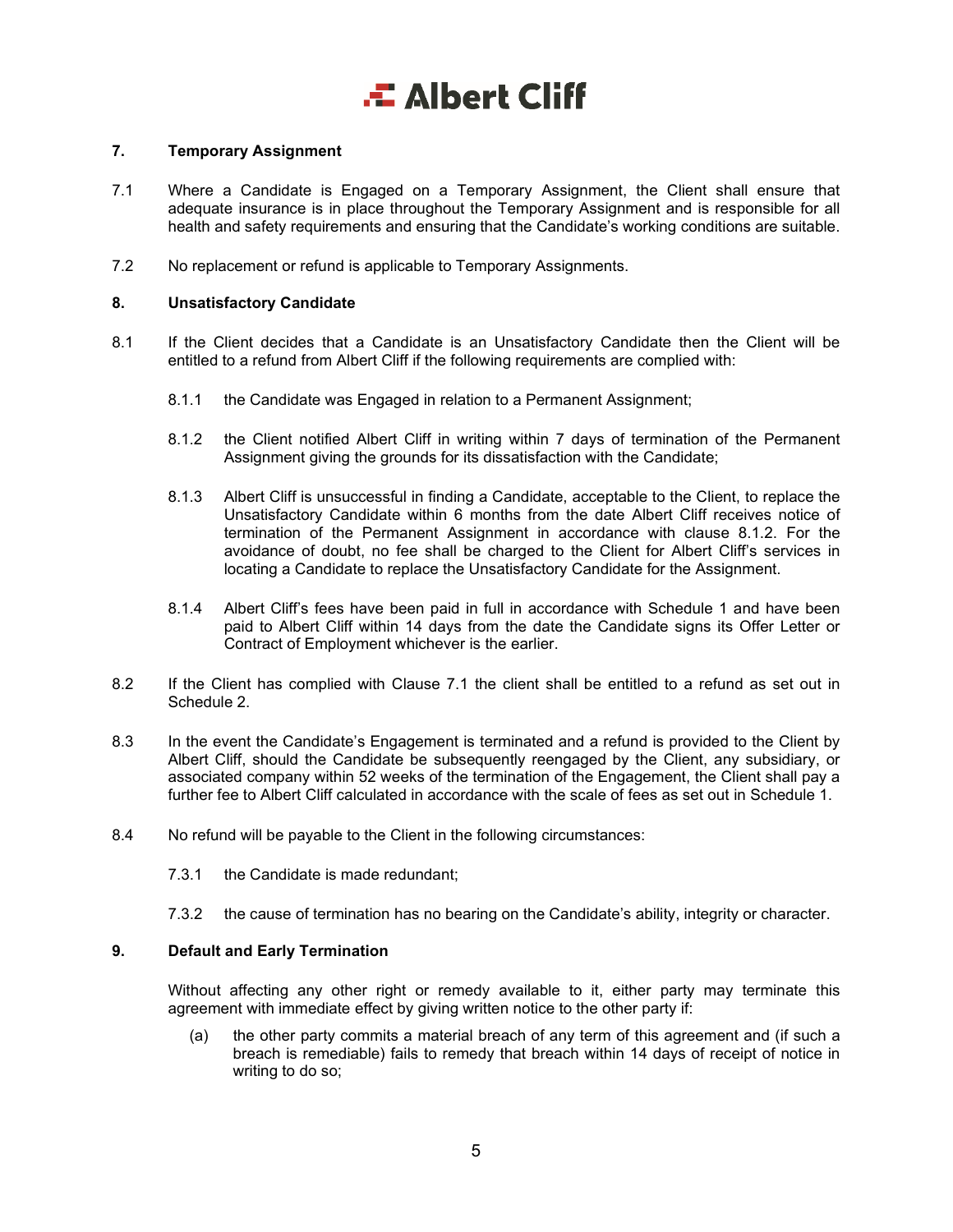# .<del>...</del> Albert Cliff

- (b) the other party repeatedly breaches any of the terms of this agreement in such a manner as to reasonably justify the opinion that its conduct is inconsistent with it having the intention or ability to give effect to the terms of this agreement;
- (c) the other party suspends, or threatens to suspend, payment of its debts or is unable to pay its debts as they fall due or admits inability to pay its debts or (being a company) is deemed unable to pay its debts within the meaning of section 123 of the Insolvency Act 1986 or (being an individual) is deemed either unable to pay its debts or as having no reasonable prospect of so doing, in either case, within the meaning of section 268 of the Insolvency Act 1986 or (being a partnership) has any partner to whom any of the foregoing apply;
- (d) the other party commences negotiations with all or any class of its creditors with a view to rescheduling any of its debts, or makes a proposal for or enters into any compromise or arrangement with its creditors;
- (e) a petition is filed, a notice is given, a resolution is passed, or an order is made, for or in connection with the winding up of the other party (being a company) other than for the sole purpose of a scheme for a solvent amalgamation of the other party with one or more other companies or the solvent reconstruction of the other party;
- (f) an application is made to court, or an order is made, for the appointment of an administrator, or if a notice of intention to appoint an administrator is given or if an administrator is appointed over the other party (being a company);
- (g) the holder of a qualifying floating charge over the assets of the other party (being a company) has become entitled to appoint or has appointed an administrative receiver;
- (h) a person becomes entitled to appoint a receiver over the assets of the other party or a receiver is appointed over the assets of the other party;
- (i) the other party (being an individual) is the subject of a bankruptcy petition, application or order;
- (j) a creditor or encumbrancer of the other party attaches or takes possession of, or a distress, execution, sequestration or other such process is levied or enforced on or sued against, the whole or any part of the other party's assets and such attachment or process is not discharged within 14 days;
- (k) any event occurs, or proceeding is taken, with respect to the other party in any jurisdiction to which it is subject that has an effect equivalent or similar to any of the events mentioned in clause 9(c) to clause 8(h) (inclusive);
- (l) the other party suspends or threatens to suspend, or ceases or threatens to cease to carry on, all or a substantial part of its business; or
- (m) the other party (being an individual) dies or, by reason of illness or incapacity (whether mental or physical), is incapable of managing their own affairs or becomes a patient under any mental health legislation.

#### **10. Effect of Early Termination**

- 10.1 Any provision of this agreement that expressly or by implication is intended to come into or continue in force on or after termination or expiry of this agreement shall remain in full force and effect.
- 10.2 Termination or expiry of this agreement shall not affect any rights, remedies, obligations or liabilities of the parties that have accrued up to the date of termination or expiry, including the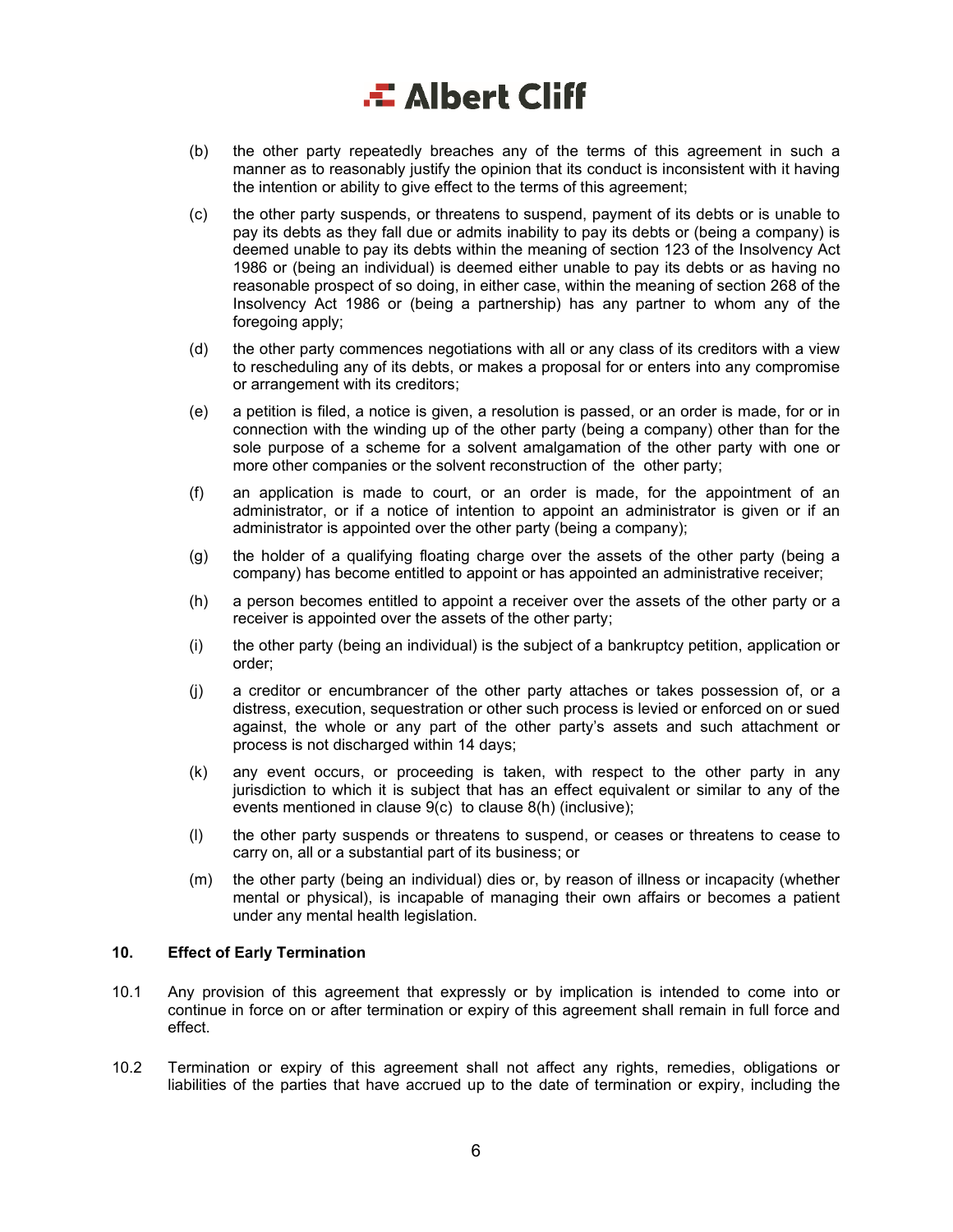right to claim damages in respect of any breach of the agreement which existed at or before the date of termination or expiry.

#### **11. Audit and Record-Keeping**

- 11.1 For the duration of this agreement and for a period of three years from the termination or expiry of this agreement, Albert Cliff shall maintain full and accurate records of:
	- (a) the services provided by Albert Cliff under this agreement;
	- (b) all expenditure reimbursed by the Client;
	- (c) all payments made by the Client;
- 11.2 Albert Cliff shall promptly on request provide the Client or the Client's representatives with copies of such records referred to in clause 12.1 as the Client may from time to time reasonably request.

### **12. Confidentiality**

- 12.1 Each party undertakes that it shall not at any time disclose to any person any confidential information concerning the business, affairs, customers, clients or suppliers of the other party, except as permitted by clause 13.2.
- 12.2 Each party may disclose the other party's confidential information:
	- (a) to its employees, officers, representatives or advisers who need to know such information for the purposes of carrying out the party's obligations under this agreement. Each party shall ensure that its employees, officers, representatives or advisers to whom it discloses the other party's confidential information comply with this clause 13; and
	- (b) as may be required by law, a court of competent jurisdiction or any governmental or regulatory authority.
- 12.3 No party shall use any other party's confidential information for any purpose other than to perform its obligations under or in connection with this agreement.

#### **13. Data Protection Compliance**

- 13.1 Albert Cliff will collect and process information relating to the Candidate in accordance with the privacy notice which is [on the intranet OR annexed to this Agreement].
- 13.2 For the purposes of this clause, Data Protection Legislation includes the General Data Protection Regulation (EU) 2016/679) (GDPR) and any national implementing laws, regulations and secondary legislation, as amended or updated from time to time, in the UK, as well as any successor legislation to the GDPR and Data Protection Act 1998.
- 13.3 Albert Cliff and the Client acknowledge that for the purposes of the Data Protection Legislation, the Albert Cliff is the data controller and the Client is the data processor.
- 13.4 The schedule to this agreement sets out the scope, nature and purpose of the processing by the Client, the duration of the processing and the types of personal data (as defined in the Data Protection Legislation (Personal Data)) and categories of data subject.
- 13.5 The Client shall, in relation to any Personal Data processed:
	- (1) Process that Personal Data only on written instructions of Albert Cliff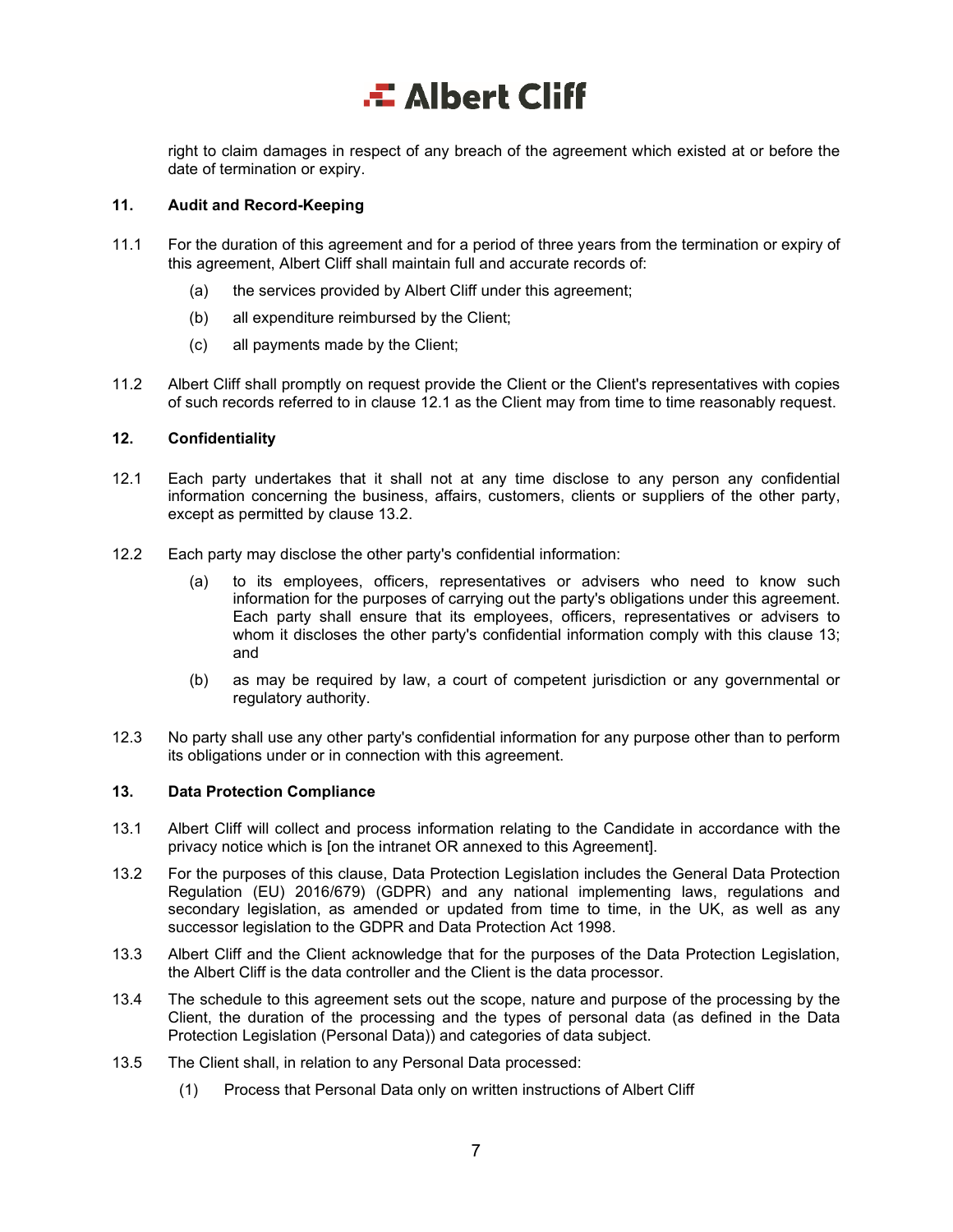- (2) Keep the Personal Data confidential
- (3) Comply with the Albert Cliff's and/or Candidates reasonable instructions with respect to processing Personal Data and with the Albert Cliff's Privacy standard
- (4) Not transfer any Personal Data outside of the European Economic Area without Albert Cliff's prior written consent
- (5) Assist Albert Cliff in responding to any data subject access request and to ensure compliance with its obligations under the Data Protection Legislation with respect to security, breach notifications, privacy impact assessments and consultations with supervisory authorities or regulators.
- (6) Notify Albert Cliff without undue delay on becoming aware of a Personal Data breach or communication which relates to Client's compliance with the Data Protection Legislation
- (7) At the written request of Albert Cliff or the Candidate, delete or return Personal Data and any copies thereof to the Albert Cliff on termination of this agreement unless required by the Data Protection Legislation to store the Personal Data.
- (8) Maintain complete and accurate records and information to demonstrate compliance with this clause 13 and allow for audits by the Albert Cliff or Albert Cliff's designated auditor.
- 13.6 The Client shall ensure that appropriate technical or organisational measures are in place, reviewed and approved by the Albert Cliff, to protect against unauthorised or unlawful processing of Personal Data and against accidental loss or destruction of, or damage to, Personal Data, appropriate to the harm that might result from the unauthorised or unlawful processing or accidental loss, destruction or damage and the nature of the data to be protected, having regard to the state of technological development and the cost of implementing any measures. Such measures may include, where appropriate:
	- (1) pseudonymising and encrypting Personal Data
	- (2) ensuring confidentiality, integrity, availability and resilience of its systems and services
	- (3) ensuring that availability of and access to Personal Data can be restored in a timely manner after an incident
	- (4) regularly assessing and evaluating the effectiveness of the technical and organisational measures adopted by it.
- 13.7 The Client shall have personal liability for and shall indemnify Albert Cliff for any loss, liability, costs (including legal costs), damages, or expenses resulting from any breach by the Client or a substitute engaged by the Client of the Data Protection Legislation, and shall maintain in force full and comprehensive insurance policies to cover such liability.

### **14. Warranties and Undertakings**

- 14.1 Albert Cliff warrants that has the necessary expertise to provide the services contemplated in this agreement and will perform them in keeping with the highest professional business standards by using appropriately qualified, experienced and trained personnel.
- 14.2 Each party warrants that it has full capacity and authority to enter into and perform this agreement.

#### **15. Non-Solicitation**

17.1 The Client shall, either on its own account or in partnership or association with any person, firm, company or organisation, or otherwise and whether directly or indirectly, solicit or entice away or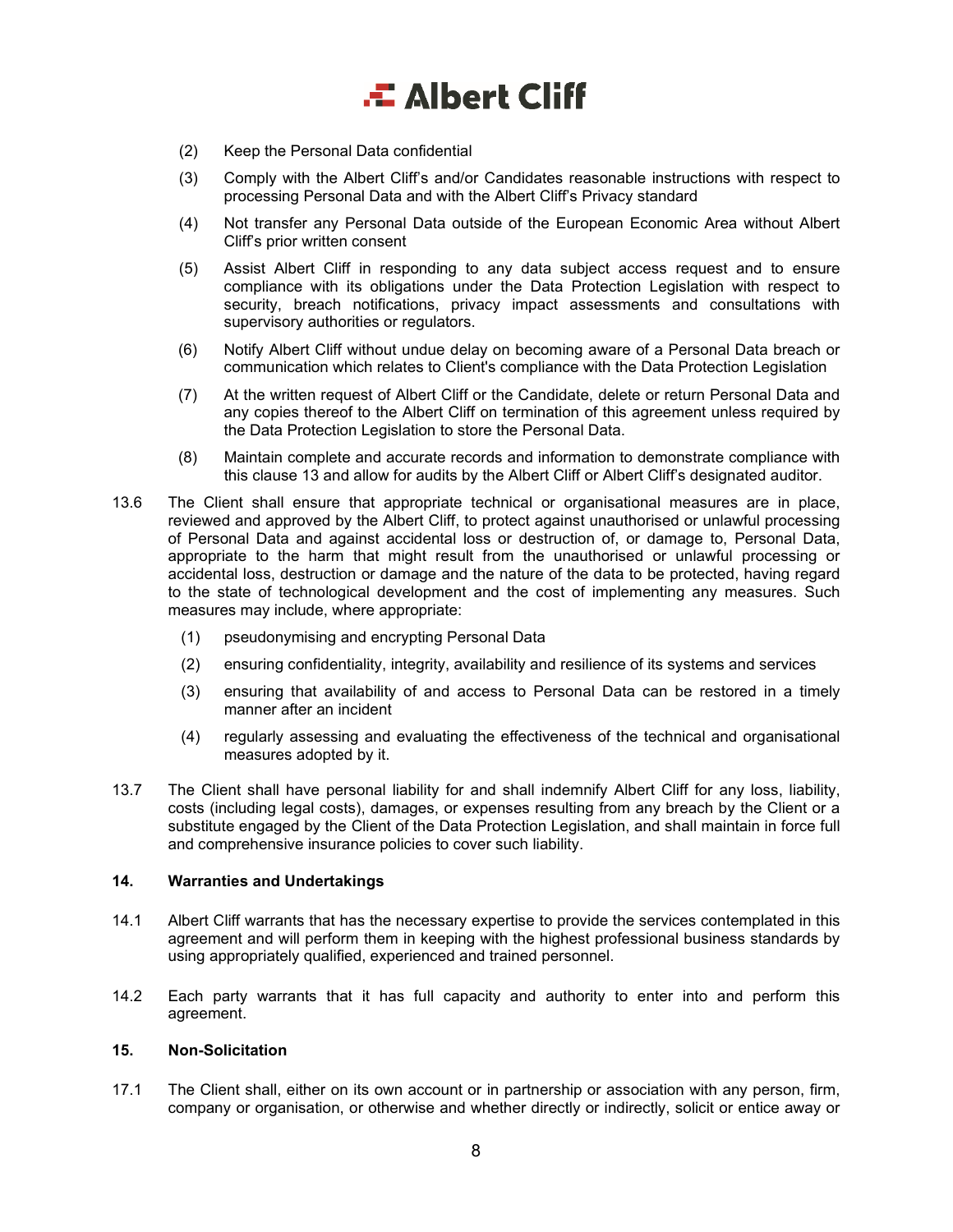attempt to entice away or authorise the taking of such action by any other person, any employee of Albert Cliff who has worked on the services provided under this agreement at any time during the term of this agreement other than by means of a national advertising campaign open to allcomers and not specifically targeted at such employees of Albert Cliff.

17.2 In the event that an employee of Albert Cliff with whom the Client has had personal dealings, accepts an Engagement with the Client within 3 months of leaving Albert Cliff's employment, the Client shall be liable to pay a fee to Albert Cliff which is to be calculated in accordance with Schedule 1.

### **16. Assignment and Other Dealings**

Neither party shall assign, transfer, mortgage, charge, declare a trust over or deal in any other manner with any or all of its rights and obligations under this agreement without the prior written consent of the other.

### **17. No Partnership or Agency**

- 17.1 Nothing in this agreement is intended to, or shall be deemed to, establish any partnership or joint venture between any of the parties, constitute any party the agent of another party, or authorise any party to make or enter into any commitments for or on behalf of any other party.
- 17.2 Each party confirms it is acting on its own behalf and not for the benefit of any other person.

#### **18. Variation**

No variation of this agreement shall be effective unless it is in writing and signed by the parties (or their authorised representatives).

#### **19. Entire Agreement**

- 19.1 This agreement constitutes the entire agreement between the parties and, unless otherwise agreed in writing by a duly authorised officer of Albert Cliff, supersedes and extinguishes all previous agreements, promises, assurances, warranties, representations and understandings between them, whether written or oral, relating to its subject matter.
- 19.2 Each party acknowledges that in entering into this agreement it does not rely on, and shall have no remedies in respect of, any statement, representation, assurance or warranty (whether made innocently or negligently) that is not set out in this agreement.
- 19.3 Each party agrees that it shall have no claim for innocent or negligent misrepresentation based on any statement in this agreement.
- 19.4 Nothing in this clause shall limit or exclude any liability for fraud.

## **20. Third Party Rights**

The rights of the parties to rescind or vary this agreement are not subject to the consent of any other person.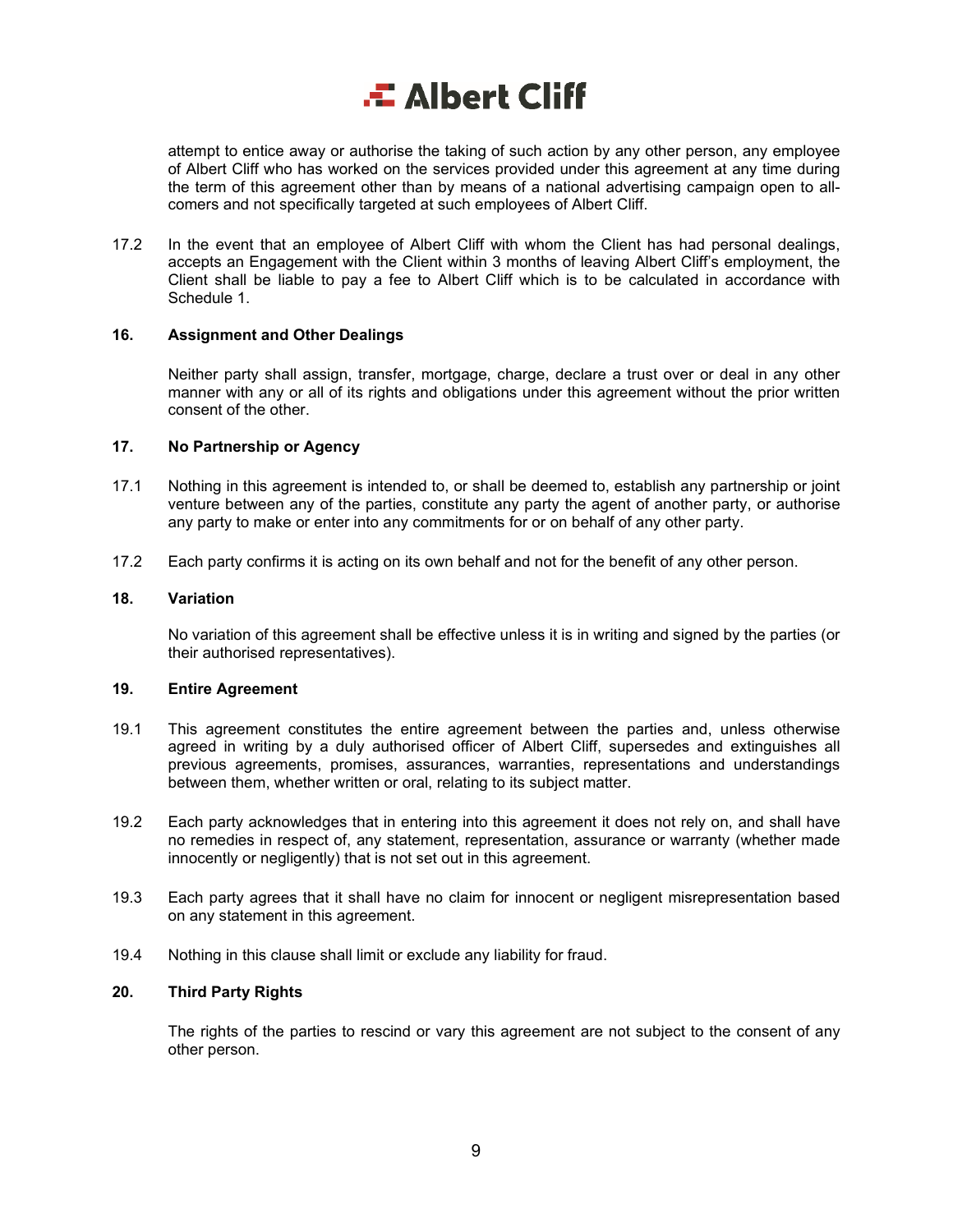### **21. Notices**

- 21.1 With the exception of notices given by the Client pursuant to clause 4.2, which may be given by telephone, any notice or other communication given to a party under or in connection with this agreement shall be in writing and shall be:
	- (a) delivered by hand or by pre-paid first-class post or other next working day delivery service at its principal place of business; or
	- (b) sent by email to to **Leon.Leschinsky@albertcliff.com** (on behalf of Albert Cliff) and sent to the managing director or HR officer (or anyone else equivalent seniority) on behalf of the Client.
- 21.2 Any notice or communication shall be deemed to have been received:
	- (a) if delivered by hand, on signature of a delivery receipt or at the time the notice is left at the proper address;
	- (b) if sent by pre-paid first-class post or other next working day delivery service, or at the time recorded by the delivery service.
	- (c) if sent by email, at 9.00 am on the next Business Day after transmission.
- 21.3 This clause does not apply to the service of any proceedings or other documents in any legal action or, where applicable, any arbitration or other method of dispute resolution.

#### **22. Force Majeure**

Neither party shall be in breach of this agreement nor liable for delay in performing, or failure to perform, any of its obligations under this agreement, if such delay or failure result from events, circumstances or causes beyond its reasonable control. In such circumstances the affected party shall be entitled to a reasonable extension of the time for performing such obligations. If the period of delay or non-performance continues for 4 weeks the party not affected may terminate this agreement by giving 7 days' written notice to the affected party.

### **23. Severance**

- 23.1 If any provision or part-provision of this agreement is or becomes invalid, illegal or unenforceable, it shall be deemed modified to the minimum extent necessary to make it valid, legal and enforceable. If such modification is not possible, the relevant provision or part-provision shall be deemed deleted. Any modification to or deletion of a provision or part-provision under this clause shall not affect the validity and enforceability of the rest of this agreement.
- 23.2 If one party gives notice to the other of the possibility that any provision or part-provision of this agreement is invalid, illegal or unenforceable, the parties shall negotiate in good faith to amend such provision so that, as amended, it is legal, valid and enforceable, and, to the greatest extent possible, achieves the intended commercial result of the original provision.

This agreement has been entered into on the date stated at the beginning of it.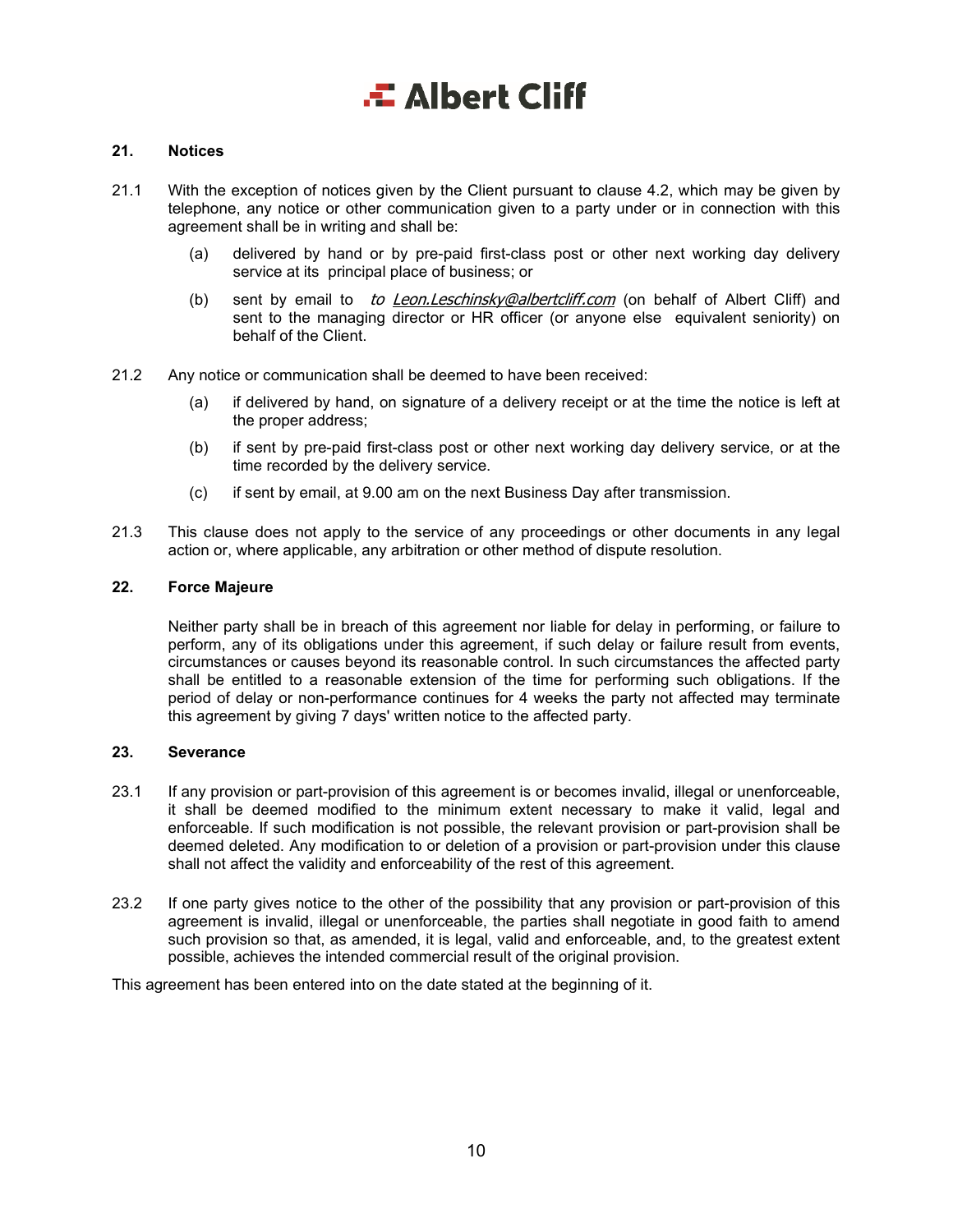| Signed by Leon Leschinsky<br>for and on behalf of Albert Cliff<br>Limited | .<br><b>Director</b> |   |
|---------------------------------------------------------------------------|----------------------|---|
| Signed by [                                                               |                      |   |
| for an on behalf of [                                                     |                      | . |
|                                                                           |                      |   |